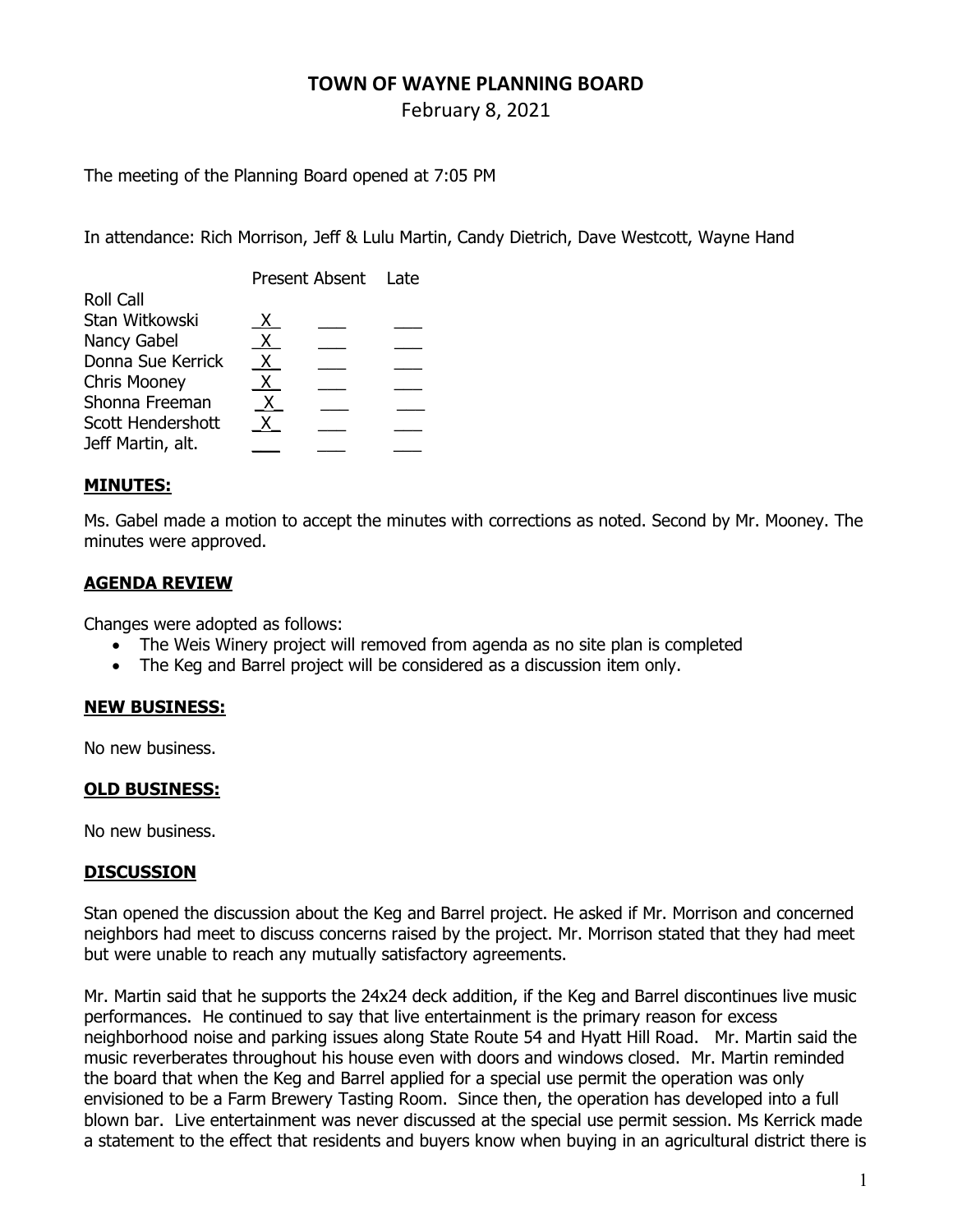likely to be the sights, sounds and smells of agribusiness affecting the neighborhoods, so too when you elect to buy into a tourist area you can expect to experience the traffic and noise associated with tourism and hospitality activities. In response, Mr. Martin informed the board that they bought their home in 2002 when the Keg and Barrel property was not zoned for their current type of operation and that's why Mr. Morrison needed a Special Use Permit for a very specific use (a tasting room not a full up bar with live entertainment). He further stated that ever since residential cottages replaced the Keuka Hotel in the 1980's, the neighborhood has been solely residential with the exception of the The Switz Inn which has been there for decades. Since the 1980's the neighborhood has been relatively quiet with the exception of some summer lake noise, which is understandable.

Mr. Morrison said he cannot drop live music from his business model. He only has music on one weekend night from 5 to 8 PM and closes the establishment by 10 PM. He has adopted this business model because he has other enterprises that require his attention during the day, and more importantly, out of consideration for the neighbors.

Mr. Martin stated that he believed that the town had responsibility to contain the noise coming from the Keg and Barrel because LUR supplemental regulations Section 3.0.L.1.n list uses that produce "objectionable noise" are explicitly prohibited. Mr. Witkowski pointed out that the town does not have a noise statue. A town law would be needed to define unacceptable levels of noise - and that is necessary for enforcement. Mr. Martin said multiple neighbors surrounding the Keg and Barrel provided input on the objectionable noise to the Planning Board and the Town's Code Enforcement Officer already has the authority to enforce all Land Use Regulations. Mr. Martin said if you need a town law for this one supplemental regulation then you would need multiple town laws to enforce the entire LUR and other town approved regulations.

Mr. Witkowski will speak with the Code Enforcement officer as to whether or not the project needs a site plan review. The granted variances allow for the addition of the deck to a non-conforming structure. The parking plan demonstrates enough parking. The deck addition would improve safety and move patrons off the lawn which is currently the situation.

### Inquiry from GBT Realty Corporation for subdivision and construction of a retail space.

GBT has contacted the town and indicated they would like to build a 10,000+ sq. ft. variety store at tax lot 064.14-01-055.00 a lot about 700 feet south of the Rt 54 and Sacketts Road intersection.

Mr. Witkowski opened the discussion saying that this request has some issues.

- 1. The parcel in question cannot be subdivided without a use variance, the area is Lakeshore Residential 2 and is zoned only for single family dwellings. Subdivision for business use is prohibited.
- 2. With an estimated 8500 sq. ft. of retail space, the business would need 85 parking spaces; there are only 35 parking spaces on the preliminary site drawing
- 3. GBT has no standing to ask for a subdivision as they are not the land owner.

The Board members further discussed the potential impacts of a business at that location. Following that conversation, Mr. Witkowski indicated that he would inform the town board of these deliberations and background and also talk with representatives of GBT and direct them to contact the town board.

Ms. Gabel made a motion to adjourn, 2<sup>nd</sup> by Ms. Kerrick. Meeting adjourned at 8:10 PM.